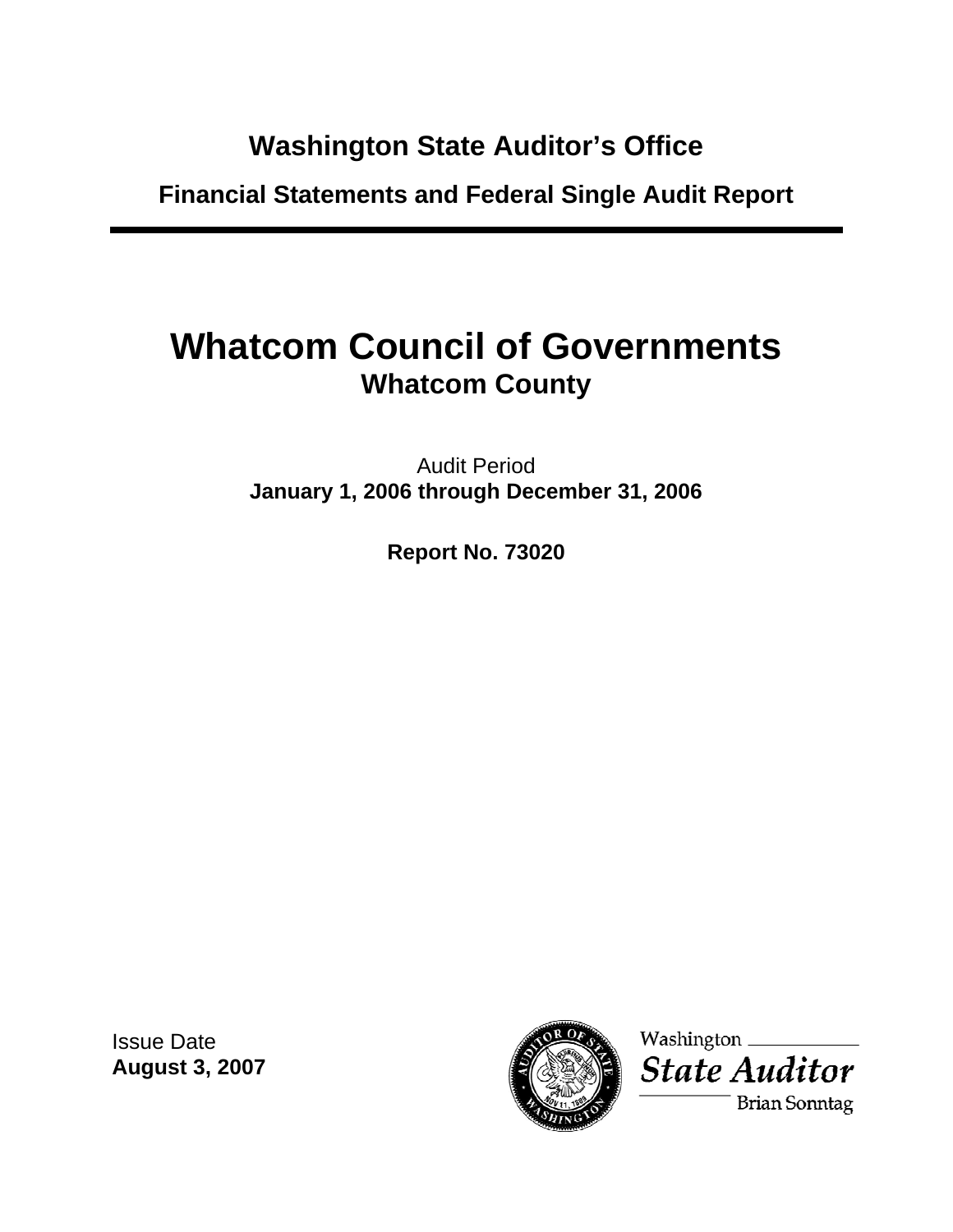

# **Washington State Auditor Brian Sonntag**

August 3, 2007

Council Whatcom Council of Governments Bellingham, Washington

# *Report on Financial Statements and Federal Single Audit*

Please find attached our report on the Whatcom Council of Governments' financial statements and compliance with federal laws and regulations.

We are issuing this report in order to provide information on the Council's financial condition.

Sincerely,

**BRIAN SONNTAG, CGFM**  STATE AUDITOR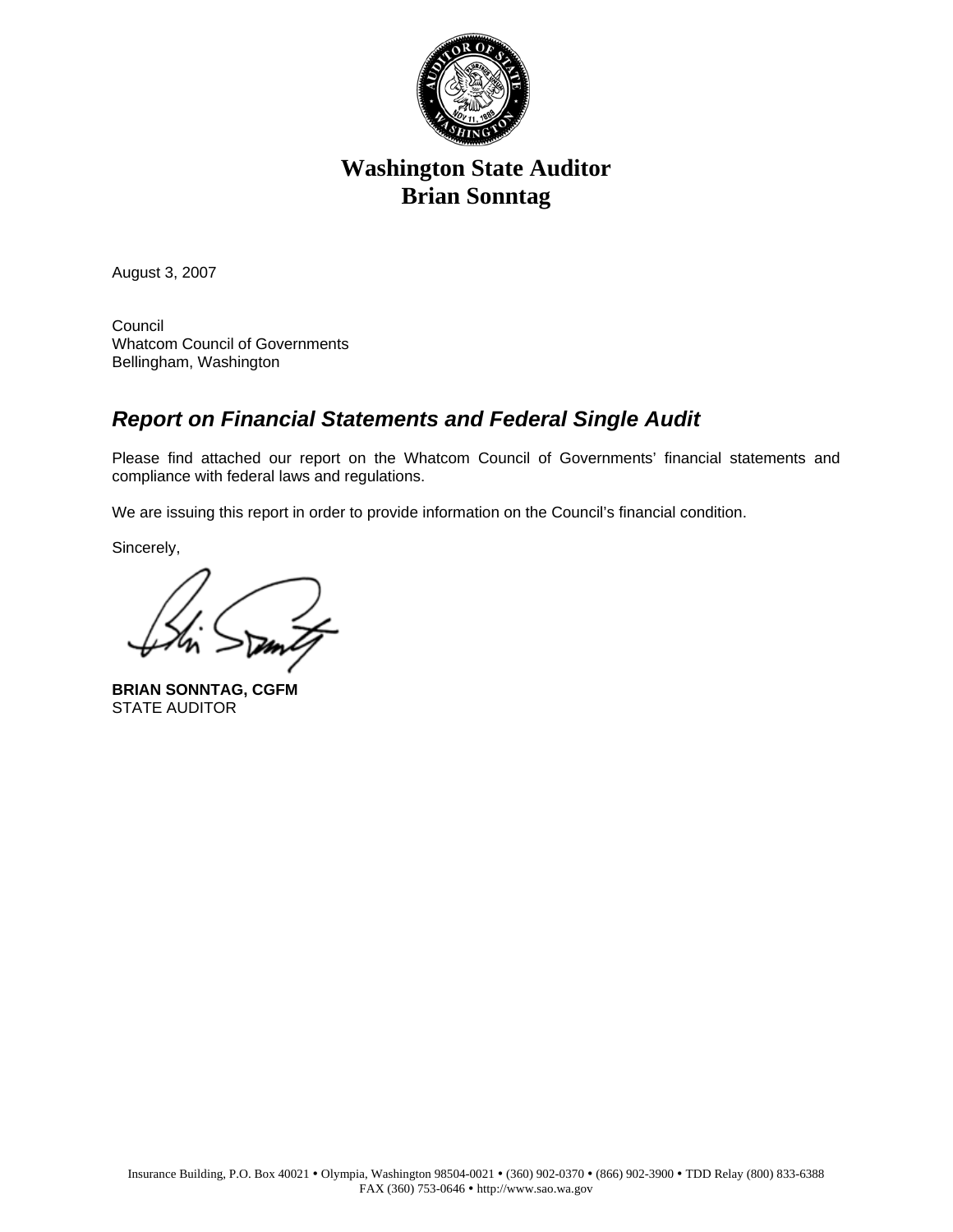# Table of Contents

# **Whatcom Council of Governments Whatcom County January 1, 2006 through December 31, 2006**

| Independent Auditor's Report on Internal Control over Financial Reporting and on Compliance  |  |
|----------------------------------------------------------------------------------------------|--|
| Independent Auditor's Report on Compliance with Requirements Applicable to its Major Program |  |
|                                                                                              |  |
|                                                                                              |  |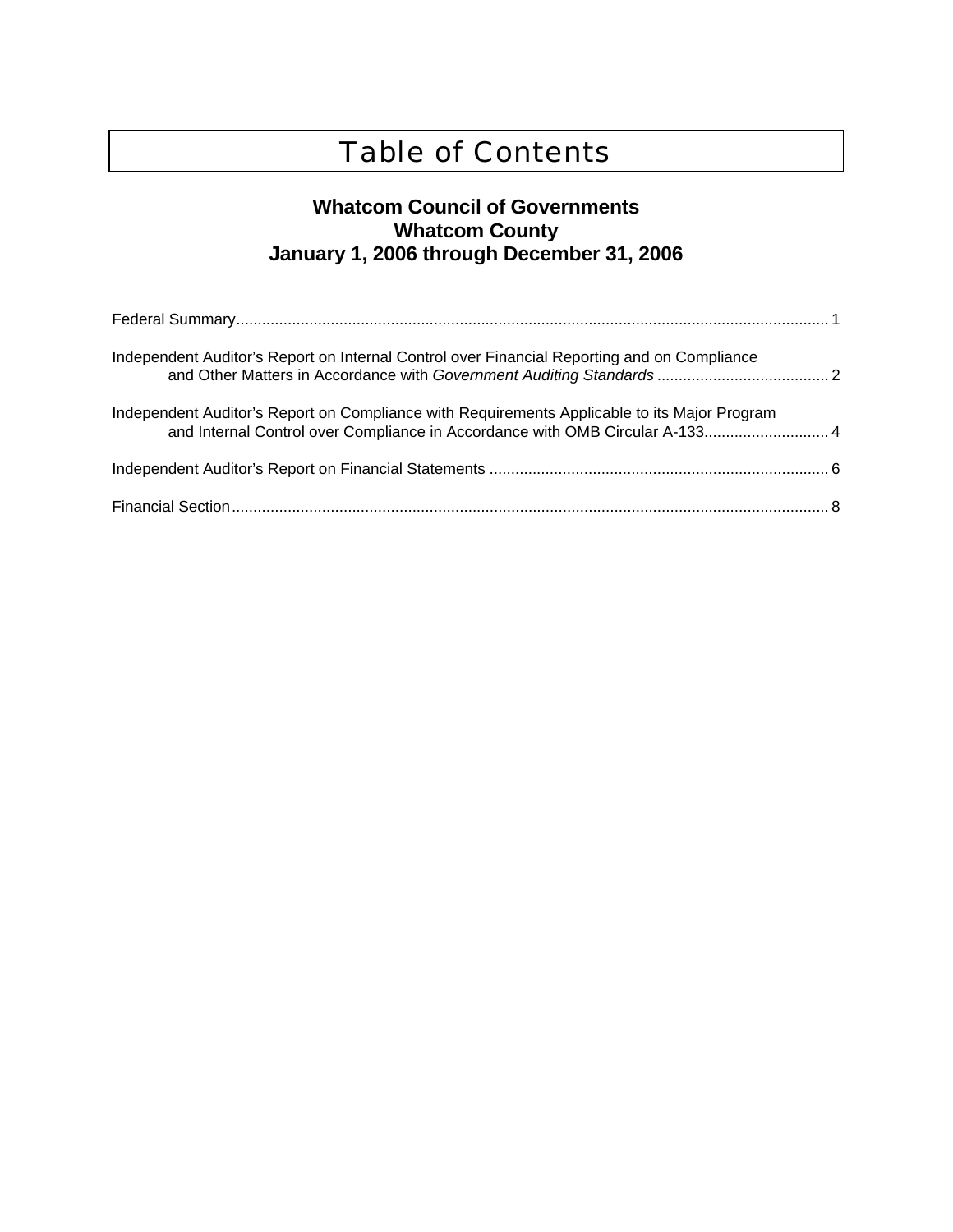# Federal Summary

# **Whatcom Council of Governments Whatcom County January 1, 2006 through December 31, 2006**

The results of our audit of the Whatcom Council of Governments are summarized below in accordance with U.S. Office of Management and Budget Circular A-133.

# *FINANCIAL STATEMENTS*

An unqualified opinion was issued on the financial statements.

#### **Internal Control Over Financial Reporting:**

- **Significant Deficiencies:** We reported no deficiencies in the design or operation of internal control over financial reporting that we consider to be significant deficiencies.
- **Material Weaknesses:** We identified no significant deficiencies that we consider to be material weaknesses.

We noted no instances of noncompliance that were material to the financial statements of the Council.

# *FEDERAL AWARDS*

#### **Internal Control Over Major Programs:**

- **Significant Deficiencies:** We reported no deficiencies in the design or operation of internal control over major federal programs that we consider to be significant deficiencies.
- **Material Weaknesses:** We identified no significant deficiencies that we consider to be material weaknesses.

We issued an unqualified opinion on the Council's compliance with requirements applicable to its major federal program.

We reported no findings that are required to be disclosed under OMB Circular A-133.

#### **Identification of Major Programs:**

The following was a major program during the period under audit:

CFDA No. Program Title

20.205 Highway Planning and Construction

The dollar threshold used to distinguish between Type A and Type B programs, as prescribed by OMB Circular A-133, was \$300,000.

The Council qualified as a low-risk auditee under OMB Circular A-133.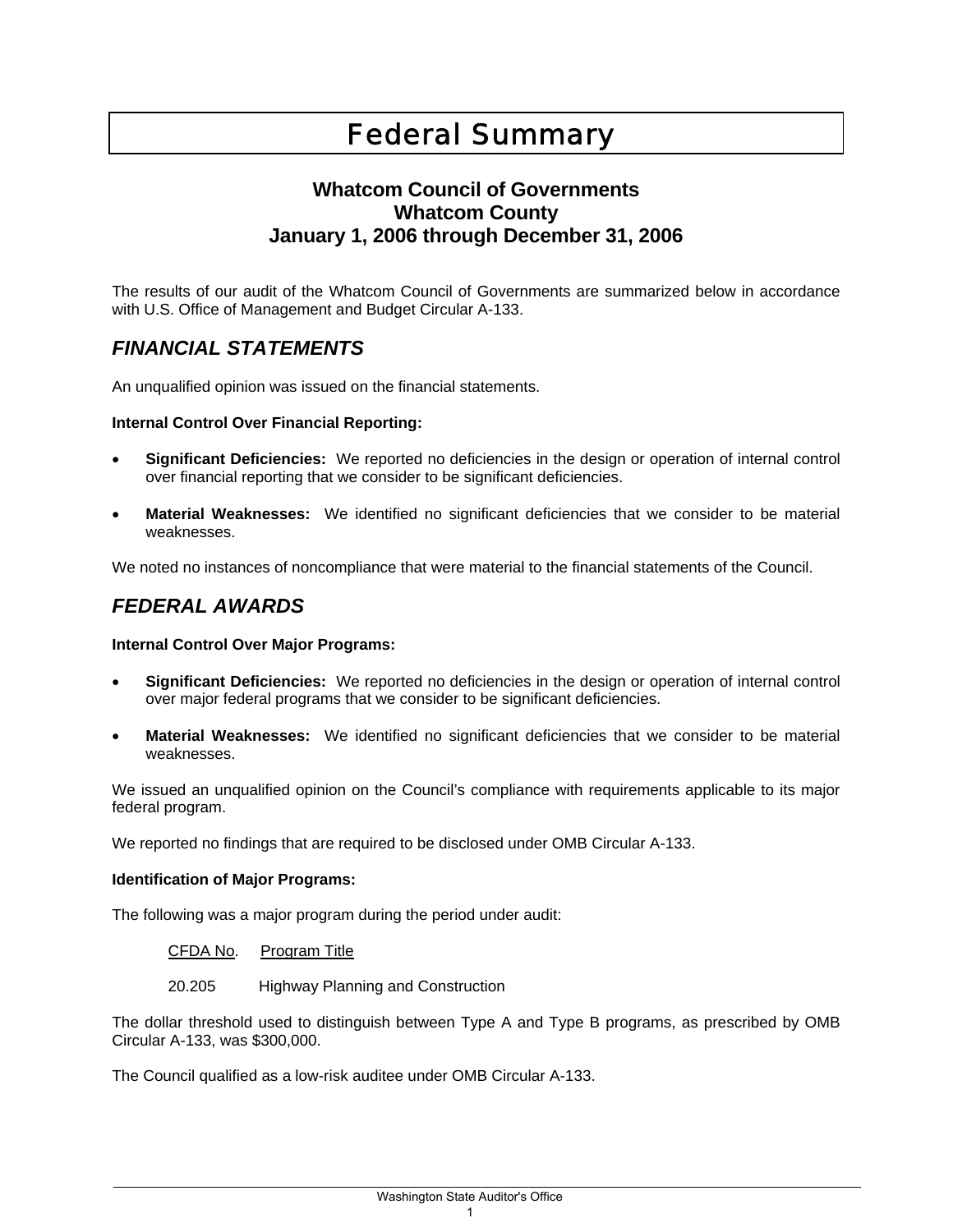# Independent Auditor's Report on Internal Control over Financial Reporting and on Compliance and Other Matters in Accordance with Government Auditing Standards

# **Whatcom Council of Governments Whatcom County January 1, 2006 through December 31, 2006**

Council Whatcom Council of Governments Bellingham, Washington

We have audited the financial statements of the Whatcom Council of Governments, Whatcom County, Washington, as of and for the year ended December 31, 2006, and have issued our report thereon dated July 3, 2007.

We conducted our audit in accordance with auditing standards generally accepted in the United States of America and the standards applicable to the financial audits contained in *Government Auditing Standards*, issued by the Comptroller General of the United States.

# *INTERNAL CONTROL OVER FINANCIAL REPORTING*

In planning and performing our audit, we considered the Council's internal control over financial reporting as a basis for designing our auditing procedures for the purpose of expressing our opinion on the financial statements, but not for the purpose of expressing an opinion on the effectiveness of the Council's internal control over financial reporting. Accordingly, we do not express an opinion on the effectiveness of the Council's internal control over financial reporting.

Our consideration of internal control over financial reporting was for the limited purpose described in the first paragraph of this section and would not necessarily identify all deficiencies in internal control that might be significant deficiencies or material weaknesses. We did not identify any deficiencies in internal control over financial reporting that we consider to be material weaknesses, as defined above.

# *COMPLIANCE AND OTHER MATTERS*

As part of obtaining reasonable assurance about whether the Council's financial statements are free of material misstatement, we performed tests of the Council's compliance with certain provisions of laws, regulations, contracts and grant agreements, noncompliance with which could have a direct and material effect on the determination of financial statement amounts. However, providing an opinion on compliance with those provisions was not an objective of our audit, and accordingly, we do not express such an opinion.

The results of our tests disclosed no instances of noncompliance or other matters that are required to be reported under *Government Auditing Standards*.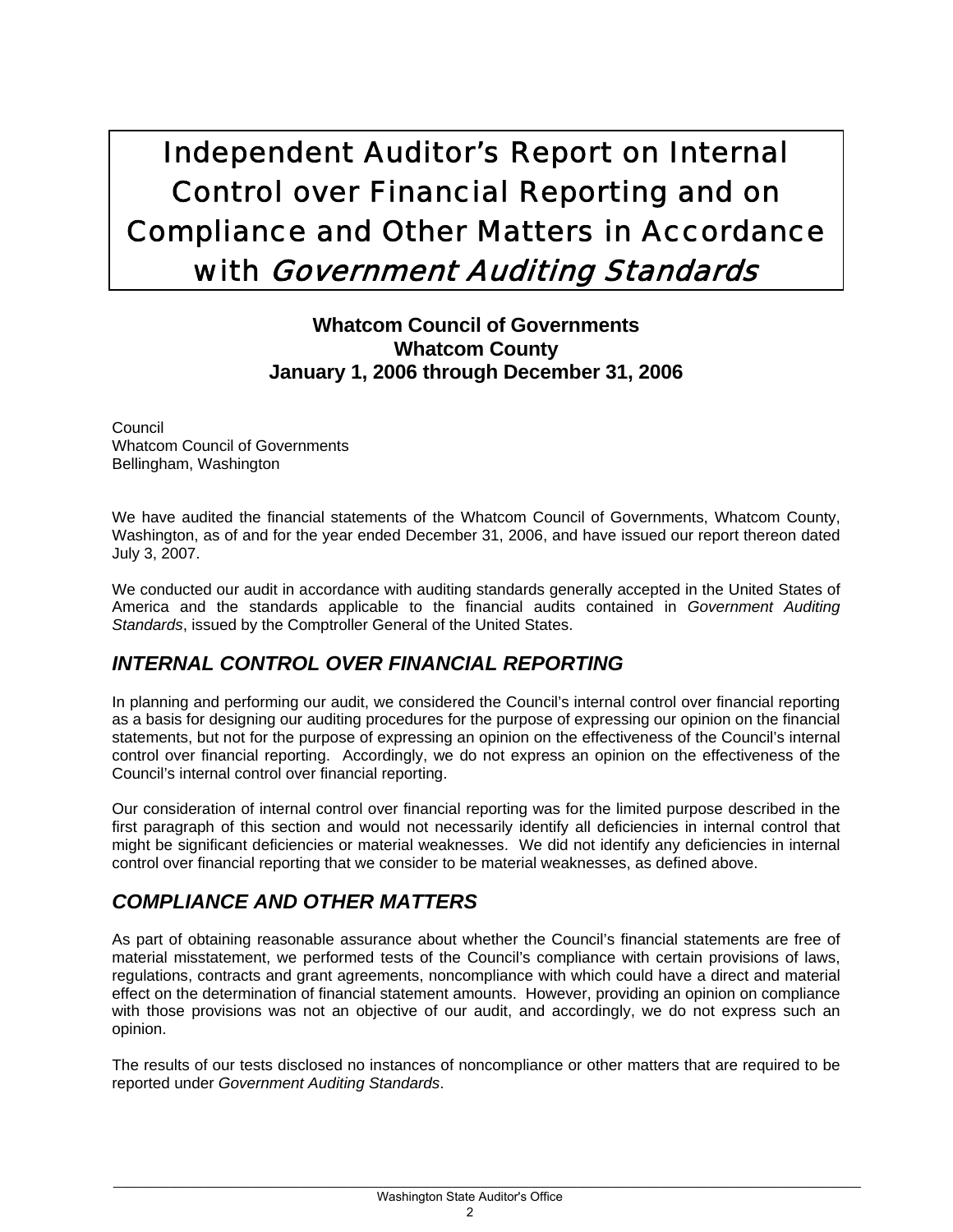This report is intended for the information and use of management and the Council. However, this report is a matter of public record and its distribution is not limited. It also serves to disseminate information to the public as a reporting tool to help citizens assess government operations.

**BRIAN SONNTAG, CGFM**  STATE AUDITOR

July 3, 2007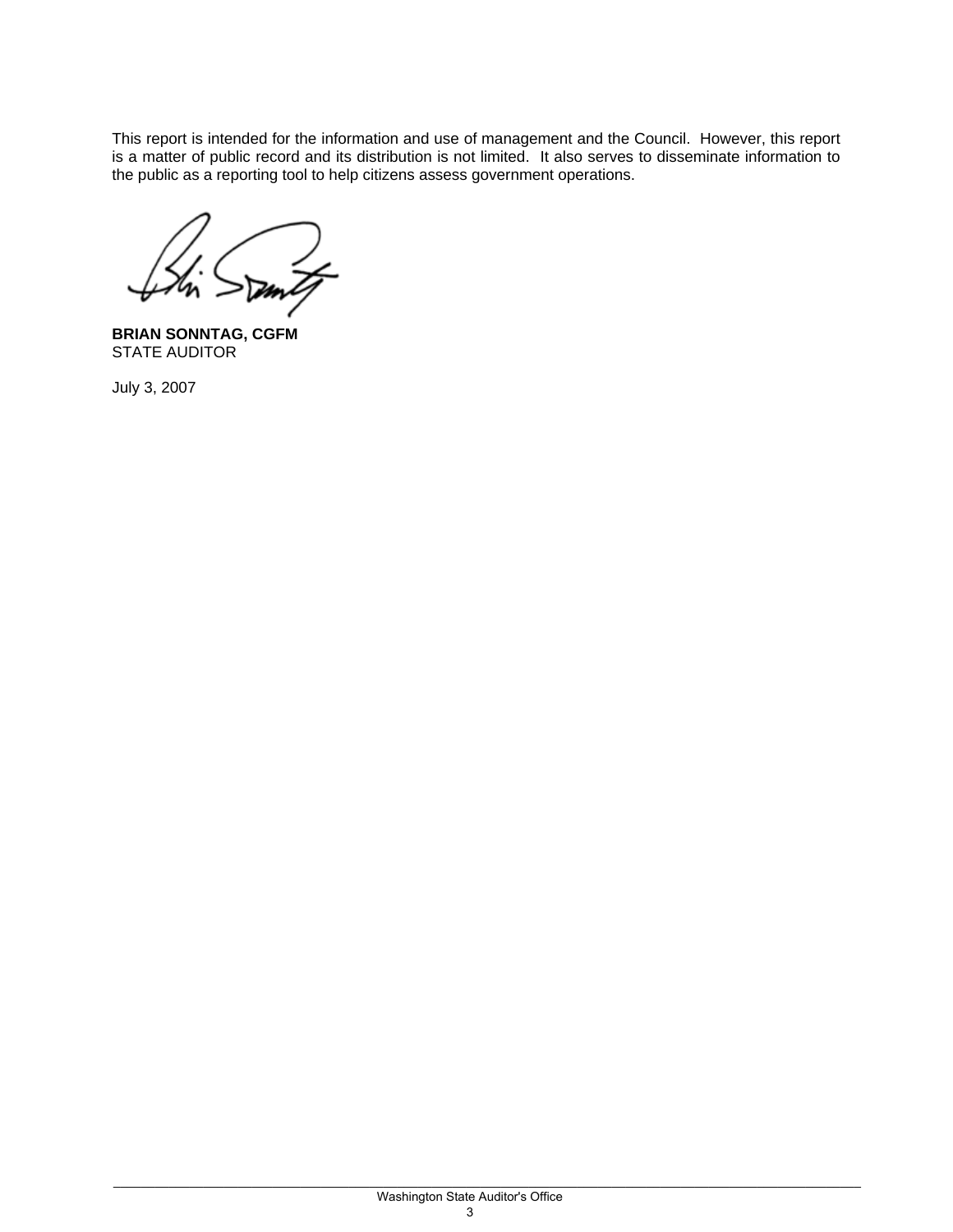# Independent Auditor's Report on Compliance with Requirements Applicable to its Major Program and Internal Control over Compliance in Accordance with OMB Circular A-133

# **Whatcom Council of Governments Whatcom County January 1, 2006 through December 31, 2006**

Council Whatcom Council of Governments Bellingham, Washington

# *COMPLIANCE*

We have audited the compliance of the Whatcom Council of Governments, Whatcom County, Washington, with the types of compliance requirements described in the U.S. Office of Management and Budget (OMB) *Circular A-133 Compliance Supplement* that are applicable to its major federal program for the year ended December 31, 2006. The Council's major federal program is identified in the Federal Summary. Compliance with the requirements of laws, regulations, contracts and grants applicable to its major federal program is the responsibility of the Council's management. Our responsibility is to express an opinion on the Council's compliance based on our audit.

We conducted our audit of compliance in accordance with auditing standards generally accepted in the United States of America; the standards applicable to the financial audits contained in *Government Auditing Standards*, issued by the Comptroller General of the United States; and OMB Circular A-133, *Audits of States, Local Governments, and Non-Profit Organizations*. Those standards and OMB Circular A-133 require that we plan and perform the audit to obtain reasonable assurance about whether noncompliance with the types of compliance requirements referred to above that could have a direct and material effect on a major federal program occurred. An audit includes examining, on a test basis, evidence about the Council's compliance with those requirements and performing such other procedures as we considered necessary in the circumstances. We believe that our audit provides a reasonable basis for our opinion. Our audit does not provide a legal determination on the Council's compliance with those requirements.

In our opinion, the Council complied, in all material respects, with the requirements referred to above that are applicable to its major federal program for the year ended December 31, 2006.

# *INTERNAL CONTROL OVER COMPLIANCE*

The management of the Council is responsible for establishing and maintaining effective internal control over compliance with requirements of laws, regulations, contracts and grants applicable to federal programs. In planning and performing our audit, we considered the Council's internal control over compliance with requirements that could have a direct and material effect on a major federal program in order to determine our auditing procedures for the purpose of expressing our opinion on compliance and to test and report on internal control over compliance, but not for the purpose of expressing an opinion on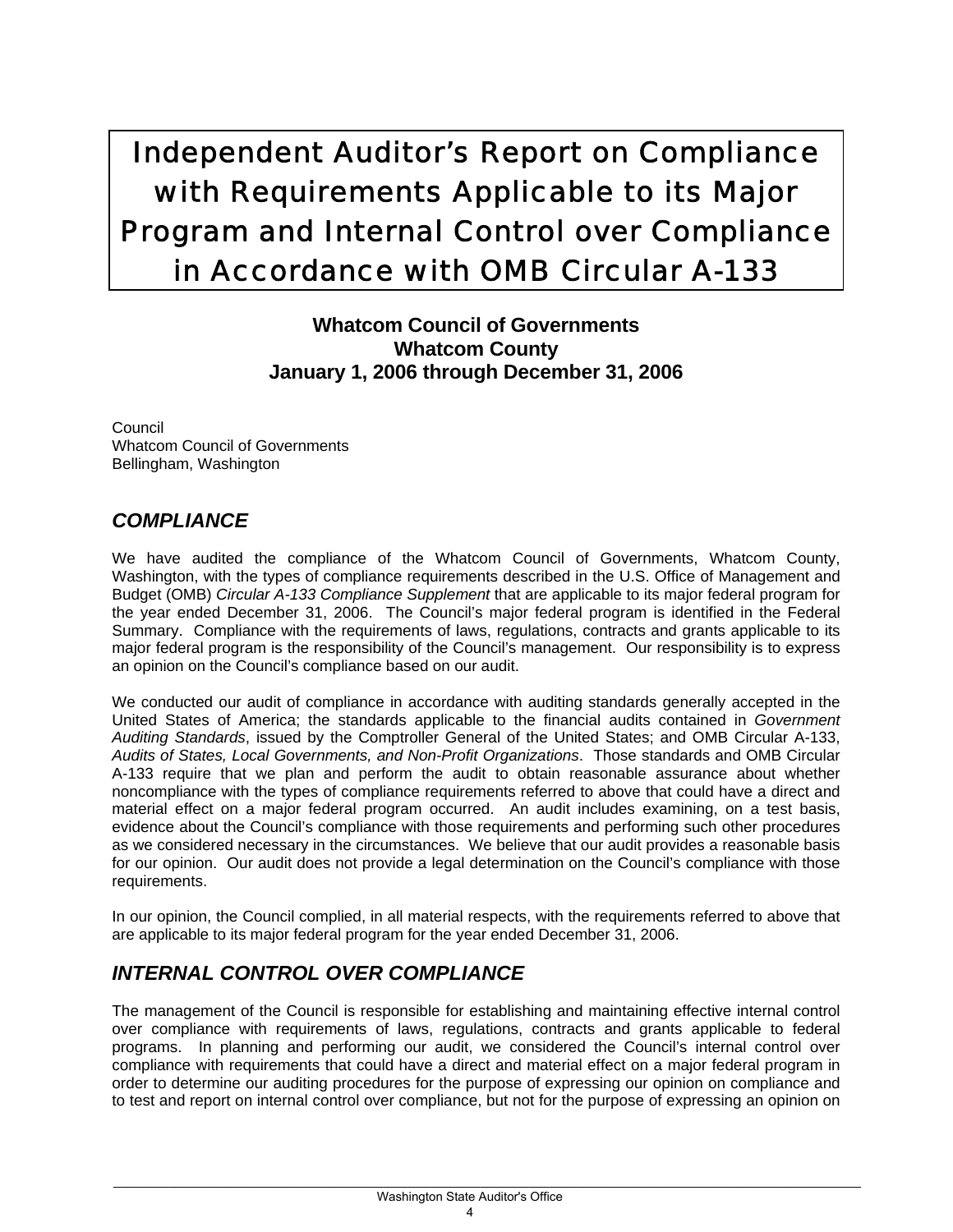the effectiveness of internal control over compliance. Accordingly, we do not express an opinion on the effectiveness of the Housing Authority's internal control over compliance.

Our consideration of the internal control over compliance would not necessarily disclose all matters in the internal control that might be material weaknesses. A material weakness is a condition in which the design or operation of one or more of the internal control components does not reduce to a relatively low level the risk that noncompliance with applicable requirements of laws, regulations, contracts and grants caused by error or fraud that would be material in relation to a major federal program being audited may occur and not be detected within a timely period by employees in the normal course of performing their assigned functions. We noted no matters involving the internal control over compliance and its operation that we consider to be material weaknesses.

This report is intended for the information of management, the Council, federal awarding agencies and pass-through entities. However, this report is a matter of public record and its distribution is not limited. It also serves to disseminate information to the public as a reporting tool to help citizens assess government operations.

**BRIAN SONNTAG, CGFM**  STATE AUDITOR

July 3, 2007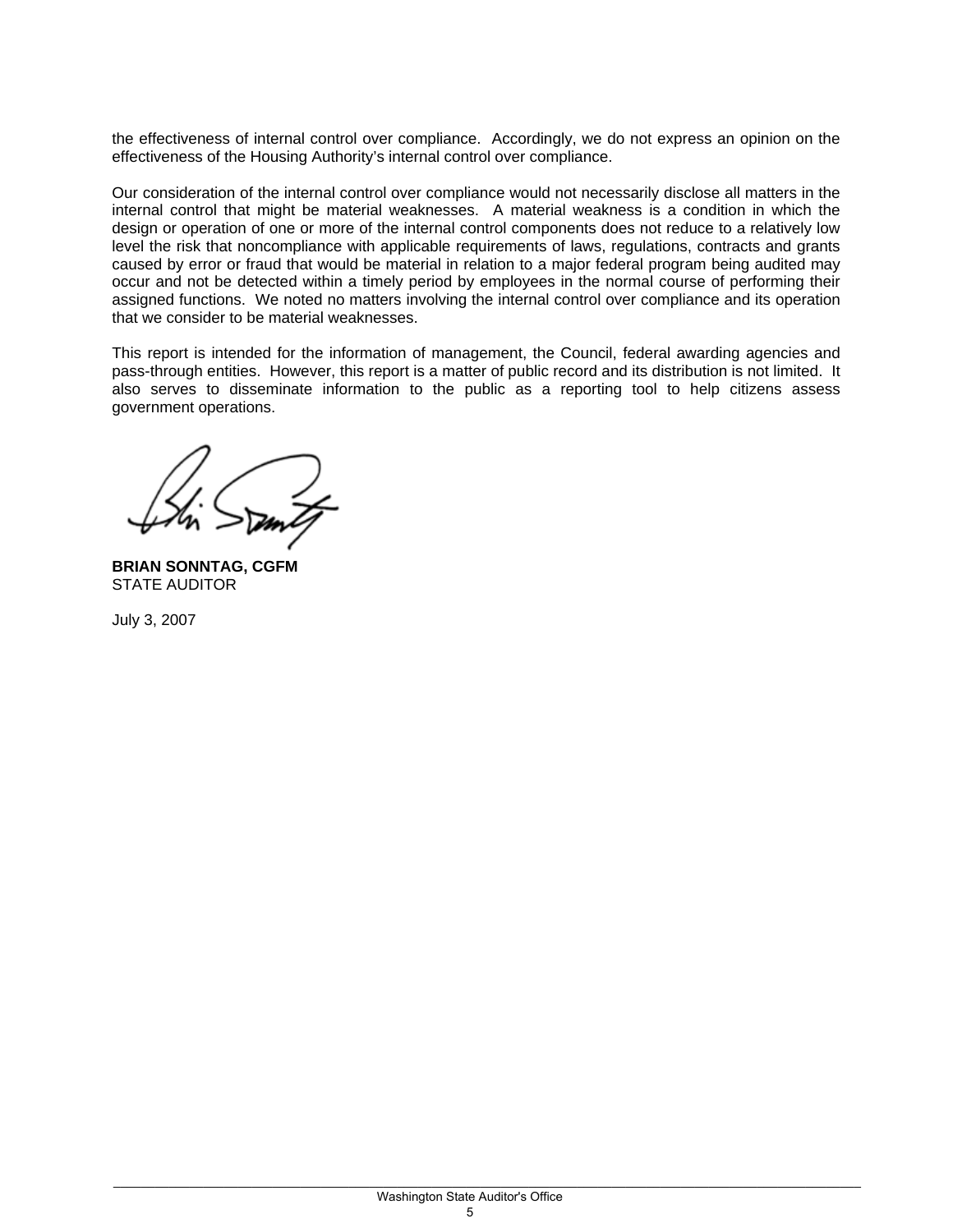# Independent Auditor's Report on Financial **Statements**

# **Whatcom Council of Governments Whatcom County January 1, 2006 through December 31, 2006**

Council Whatcom Council of Governments Bellingham, Washington

We have audited the accompanying financial statements of the Whatcom Council of Governments, Whatcom County, Washington, for the year ended December 31, 2006. These financial statements are the responsibility of the Council's management. Our responsibility is to express an opinion on these financial statements based on our audit.

We conducted our audit in accordance with auditing standards generally accepted in the United States of America and the standards applicable to financial audits contained in *Government Auditing Standards*, issued by the Comptroller General of the United States. Those standards require that we plan and perform the audit to obtain reasonable assurance about whether the financial statements are free of material misstatement. An audit includes examining, on a test basis, evidence supporting the amounts and disclosures in the financial statements. An audit also includes assessing the accounting principles used and significant estimates made by management, as well as evaluating the overall financial statement presentation. We believe that our audit provides a reasonable basis for our opinion.

As described in Note 1 to the financial statements, the Council prepares its financial statements on the basis of accounting that demonstrates compliance with Washington State statutes and the *Budgeting, Accounting and Reporting System* (BARS) manual prescribed by the State Auditor, which is a comprehensive basis of accounting other than generally accepted accounting principles.

In our opinion, the financial statements referred to above present fairly, in all material respects, the financial position and results of operations of the Whatcom Council of Governments, for the year ended December 31, 2006 on the basis of accounting described in Note 1.

In accordance with *Government Auditing Standards*, we have also issued our report on our consideration of the Council's internal control over financial reporting and on our tests of its compliance with certain provisions of laws, regulations, contracts and grant agreements and other matters. The purpose of that report is to describe the scope of our testing of internal control over financial reporting and compliance and the results of that testing, and not to provide an opinion on the internal control over financial reporting or on compliance. That report is an integral part of an audit performed in accordance with *Government Auditing Standards* and should be considered in assessing the results of our audit.

Our audit was performed for the purpose of forming an opinion on the financial statements taken as a whole. The accompanying Schedule of Expenditures of Federal Awards is presented for purposes of additional analysis as required by U.S. Office of Management and Budget Circular A-133, *Audits of States, Local Governments, and Non-Profit Organizations*. This schedule is not a required part of the financial statements. Such information has been subjected to the auditing procedures applied in the audit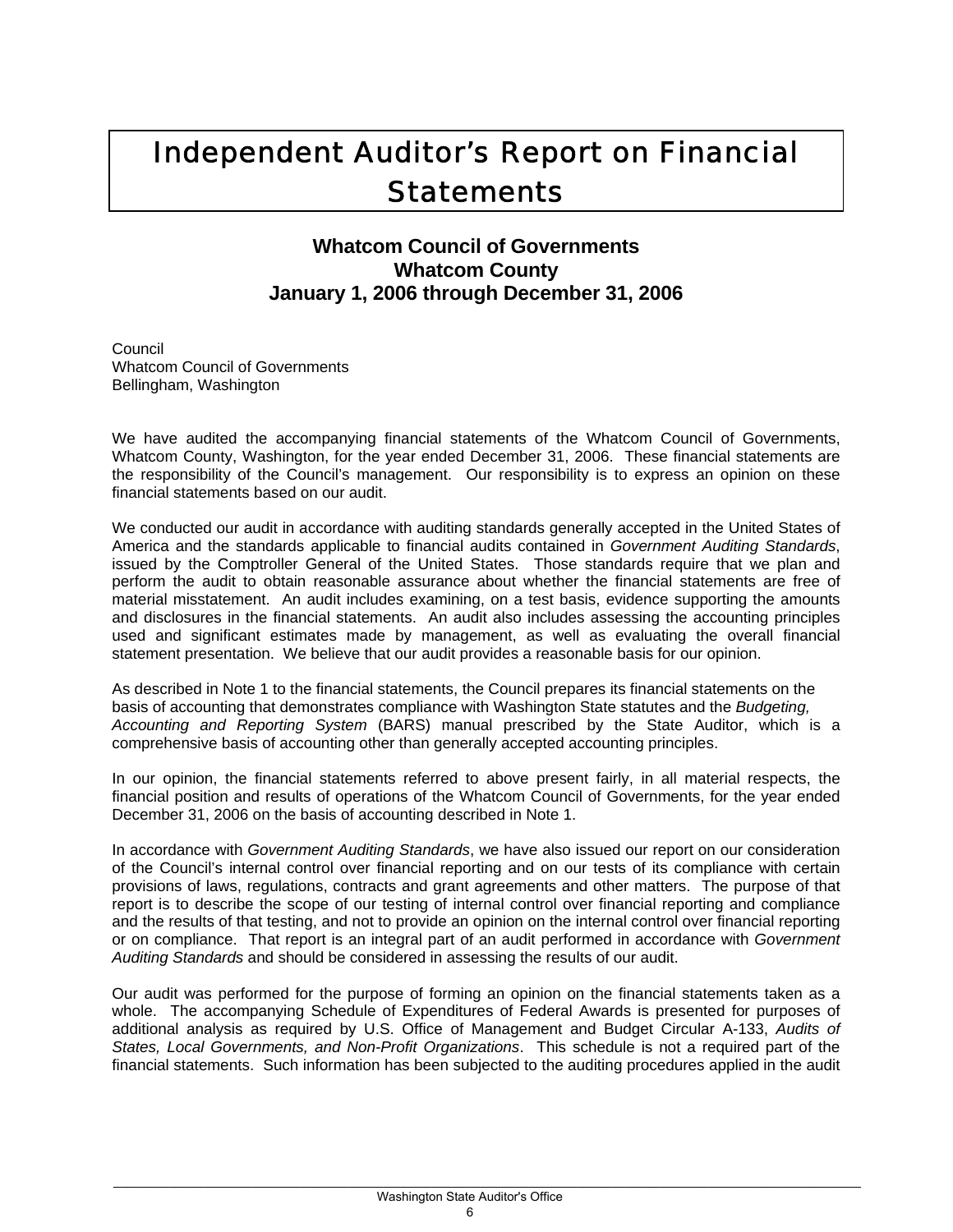of the financial statements and, in our opinion, is fairly stated, in all material respects, in relation to the financial statements taken as a whole.

**BRIAN SONNTAG, CGFM**  STATE AUDITOR

July 3, 2007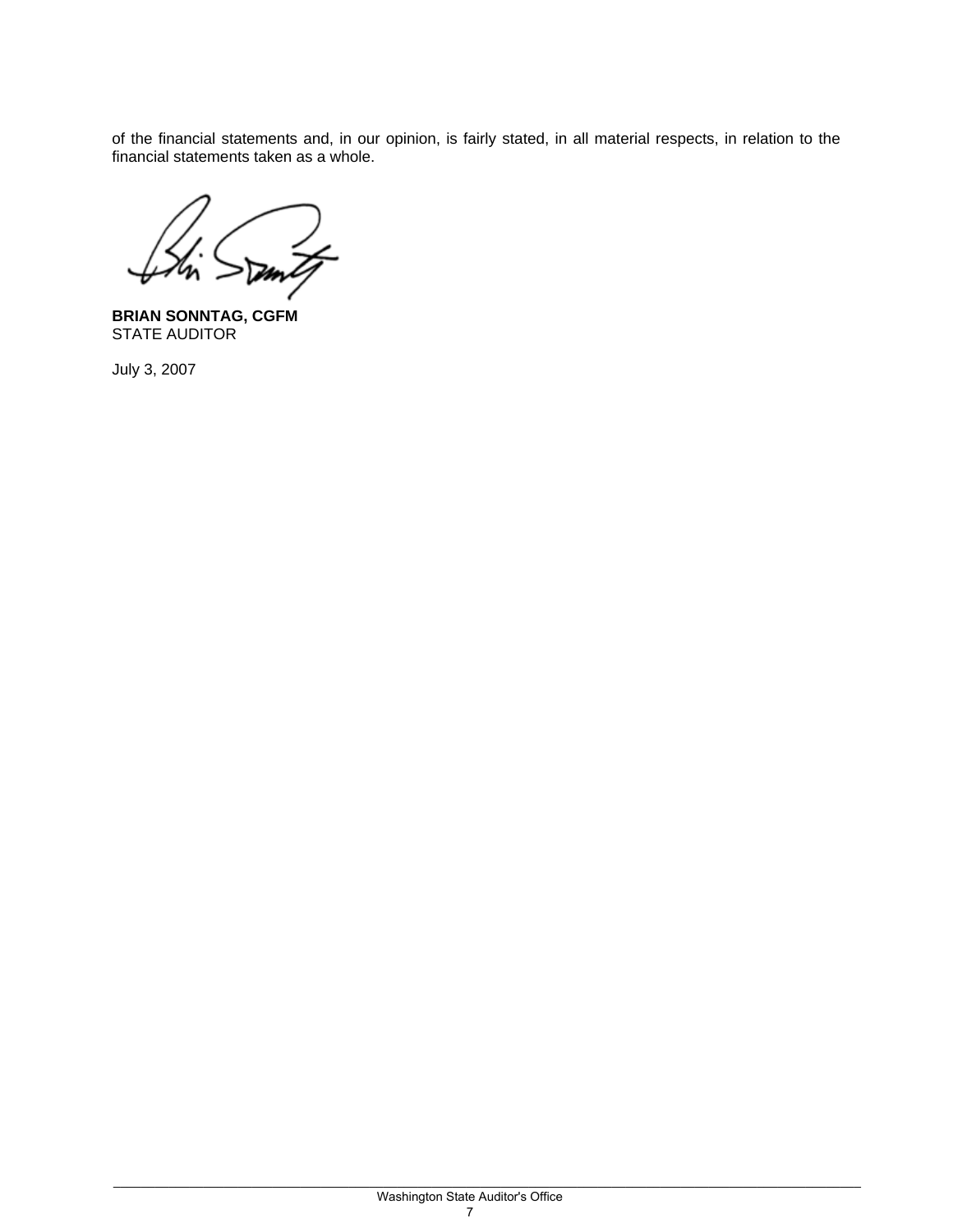# Financial Section

### **Whatcom Council of Governments Whatcom County January 1, 2006 through December 31, 2006**

### *FINANCIAL STATEMENTS*

Fund Resources and Uses Arising from Cash Transactions – 2006 Notes to Financial Statements – 2006

### *SUPPLEMENTAL INFORMATION*

Schedule of Expenditures of Federal Awards – 2006 Notes to Schedule of Expenditures of Federal Awards – 2006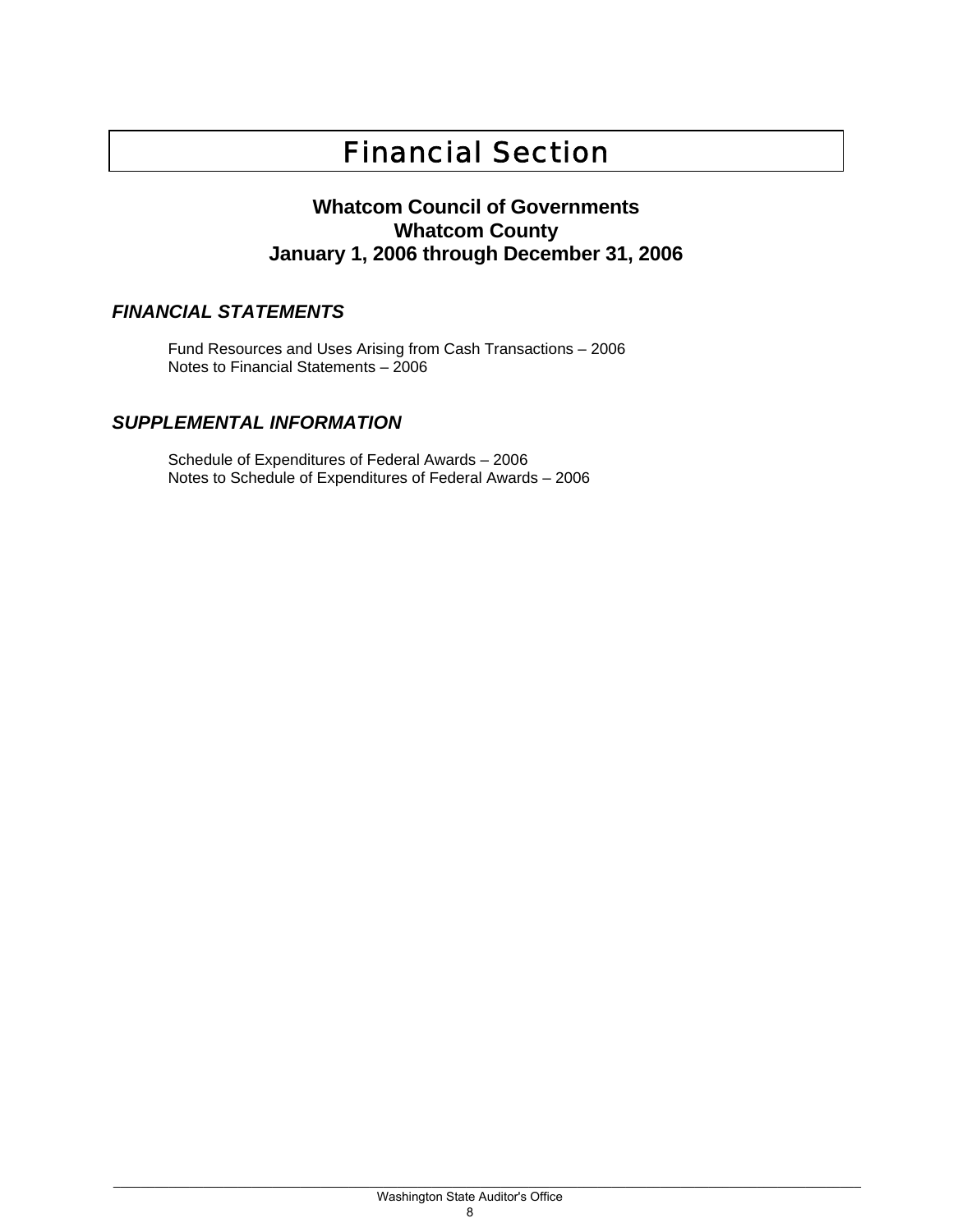### **WHATCOM COUNCIL OF GOVERNMENTS FUND RESOURCES AND USES ARISING FROM CASH TRANSACTIONS**

**For the Year Ended December 31, 2006**

| <b>BARS</b><br><b>CODE</b>                     |                                         | <b>Fund Number and Name</b><br><b>673 Council of Govts</b> |               | <b>Fund Number and Name</b> |               |
|------------------------------------------------|-----------------------------------------|------------------------------------------------------------|---------------|-----------------------------|---------------|
|                                                |                                         | <b>Budget</b>                                              | <b>Actual</b> | <b>Budget</b>               | <b>Actual</b> |
| <b>Beginning Net Cash and Investments</b>      |                                         | \$450,983                                                  | \$450,983     |                             |               |
| <b>Revenues and Other Sources</b>              |                                         |                                                            |               |                             |               |
| 310                                            | Taxes                                   |                                                            |               |                             |               |
| 320                                            | <b>Licenses and Permits</b>             |                                                            |               |                             |               |
| 330                                            | Intergovernmental                       | 1,748,593                                                  | 1,256,692     |                             |               |
| 340                                            | Charges for Goods and Services          |                                                            | 8,420         |                             |               |
| 350                                            | <b>Fines and Forfeits</b>               |                                                            |               |                             |               |
| 360                                            | Miscellaneous                           | 9,000                                                      | 130,337       |                             |               |
| 370                                            | <b>Capital Contributions</b>            |                                                            |               |                             |               |
| 390                                            | <b>Other Financing Sources</b>          |                                                            |               |                             |               |
|                                                | <b>Total Revenues and Other Sources</b> | 1,757,593                                                  | 1,395,449     | 0                           | 0             |
| <b>Total Resources</b>                         |                                         | 2,208,576                                                  | 1,846,432     | 0                           | 0             |
| <b>Operating Expenditures:</b>                 |                                         |                                                            |               |                             |               |
| 510                                            | <b>General Government</b>               | 269,318                                                    | 441,533       |                             |               |
| 520                                            | <b>Public Safety</b>                    |                                                            |               |                             |               |
| 530                                            | <b>Physical Environment</b>             |                                                            |               |                             |               |
| 540                                            | Transportation                          | 1,399,160                                                  | 1,045,437     |                             |               |
| 550                                            | <b>Economic Environment</b>             |                                                            |               |                             |               |
| 560                                            | Mental and Physical Health              |                                                            |               |                             |               |
| 570                                            | <b>Culture and Recreation</b>           |                                                            |               |                             |               |
| <b>Total Operating Expenditures</b>            |                                         | 1,668,478                                                  | 1,486,970     | 0                           | 0             |
| 591-593                                        | <b>Debt Service</b>                     |                                                            |               |                             |               |
| 594-595                                        | <b>Capital Outlay</b>                   | 57,750                                                     | 35,754        |                             |               |
|                                                | <b>Total Expenditures</b>               | 1,726,228                                                  | 1,522,724     | 0                           | 0             |
| 597-599                                        | <b>Other Financing Uses</b>             |                                                            |               |                             |               |
| <b>Total Expenditures and Other Uses</b>       |                                         | 1,726,228                                                  | 1,522,724     | 0                           | 0             |
| <b>Excess (Deficit) of Resources Over Uses</b> |                                         | 482,348                                                    | 323,708       | 0                           | 0             |
| 380                                            | Nonrevenues (Except 384 and 388.80)     |                                                            |               |                             |               |
| 580                                            | Nonexpenditures (Except 584 and 588.80) |                                                            |               |                             |               |
| <b>Ending Net Cash and Investments</b>         |                                         | \$482,348                                                  | \$323,708     | \$0                         | \$0           |

*The Accompanying Notes Are An Integral Part Of This Statement.*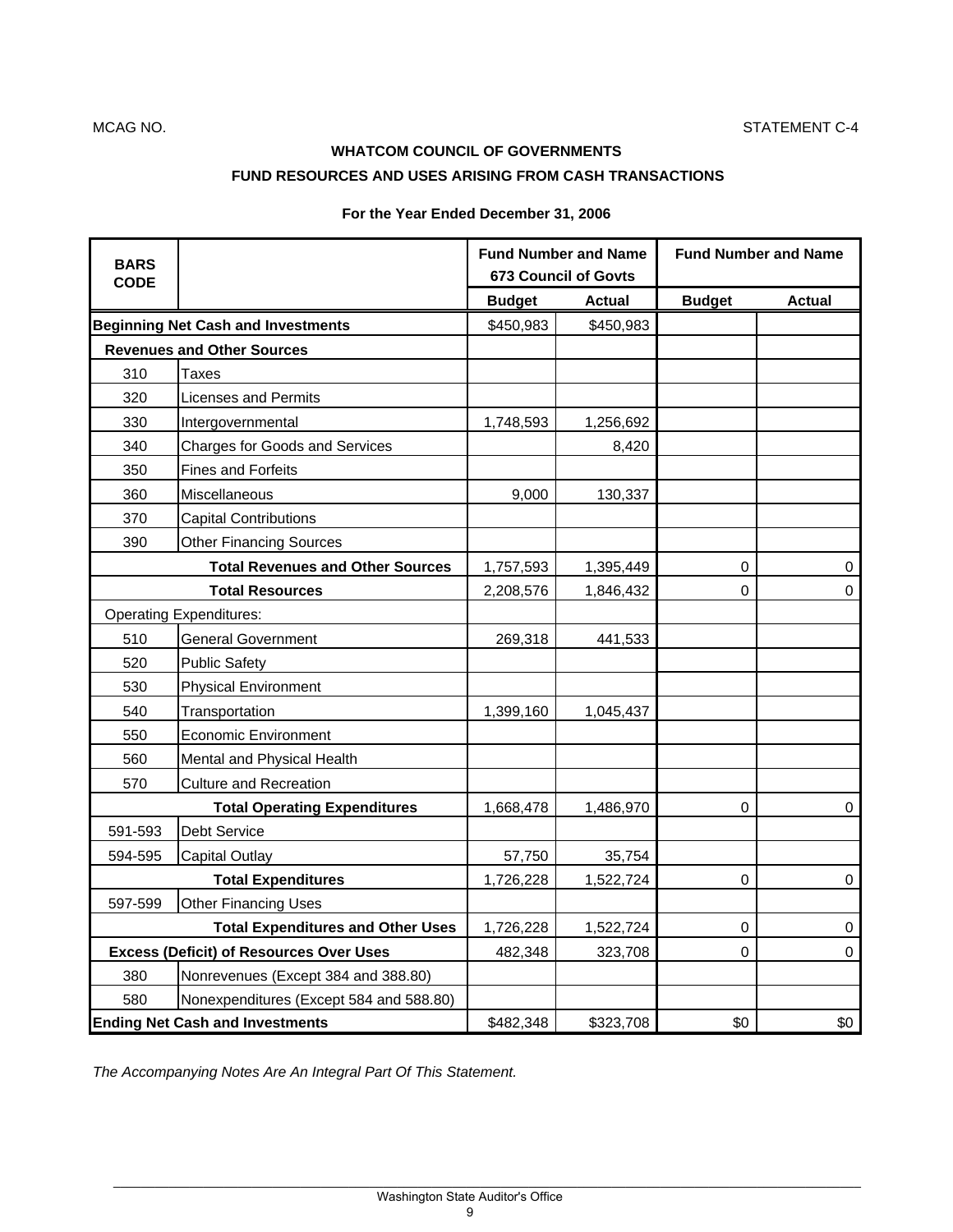#### **WHATCOM COUNCIL OF GOVERNMENTS Notes To Financial Statements January 1, 2006 Through December 31, 2006**

#### NOTE 1 - SUMMARY OF ACCOUNTING POLICIES

The Whatcom Council of Governments (Council) uses the revenue and expenditure classifications contained in the *Budgeting, Accounting and Reporting System* (BARS) manual. The manual is prescribed by the State Auditor's Office under the authority of Washington State law, Chapter 43.09 RCW.

The Council was incorporated on March 26, 1970 and operates under the laws of the state of Washington applicable to a regional planning commission. The Council is a special purpose government and provides research and planning services to its members. The Council uses the cash basis accounting which is a departure from generally accepted accounting principles (GAAP).

#### a. Reporting Entity

 The council is a voluntary interlocal cooperative consisting of local governments in Whatcom County. At December 31, 2006, the council consisted of representatives of the following local governments:

 City of Bellingham City of Blaine City of Everson City of Ferndale City of Lynden City of Nooksack City of Sumas Whatcom County Port of Bellingham Birch Bay Water & Sewer District Lake Whatcom Water & Sewer District

#### b. Fund Accounting

The accounts of the Council are organized on the basis of funds, each of which is considered a separate accounting entity. Each fund is accounted for with a separate set of accounts that comprises its cash, investments, revenues and expenditures, as appropriate. The resources are allocated to and accounted for in individual funds depending on their intended purpose. The following are the fund types used by the Council:

#### GOVERNMENTAL FUND TYPES:

#### General (Current Expense) Fund

This fund is the primary operating fund of the Council. It accounts for all financial resources except those required or elected to be accounted for in another fund.

#### c. Basis of Accounting

1

Basis of accounting refers to when revenues and expenditures are recognized in the accounts and reported in the financial statements. Revenues are recognized only when cash is received and expenditures are recognized when paid, including those properly chargeable against the report year(s) budget appropriations as required by state law.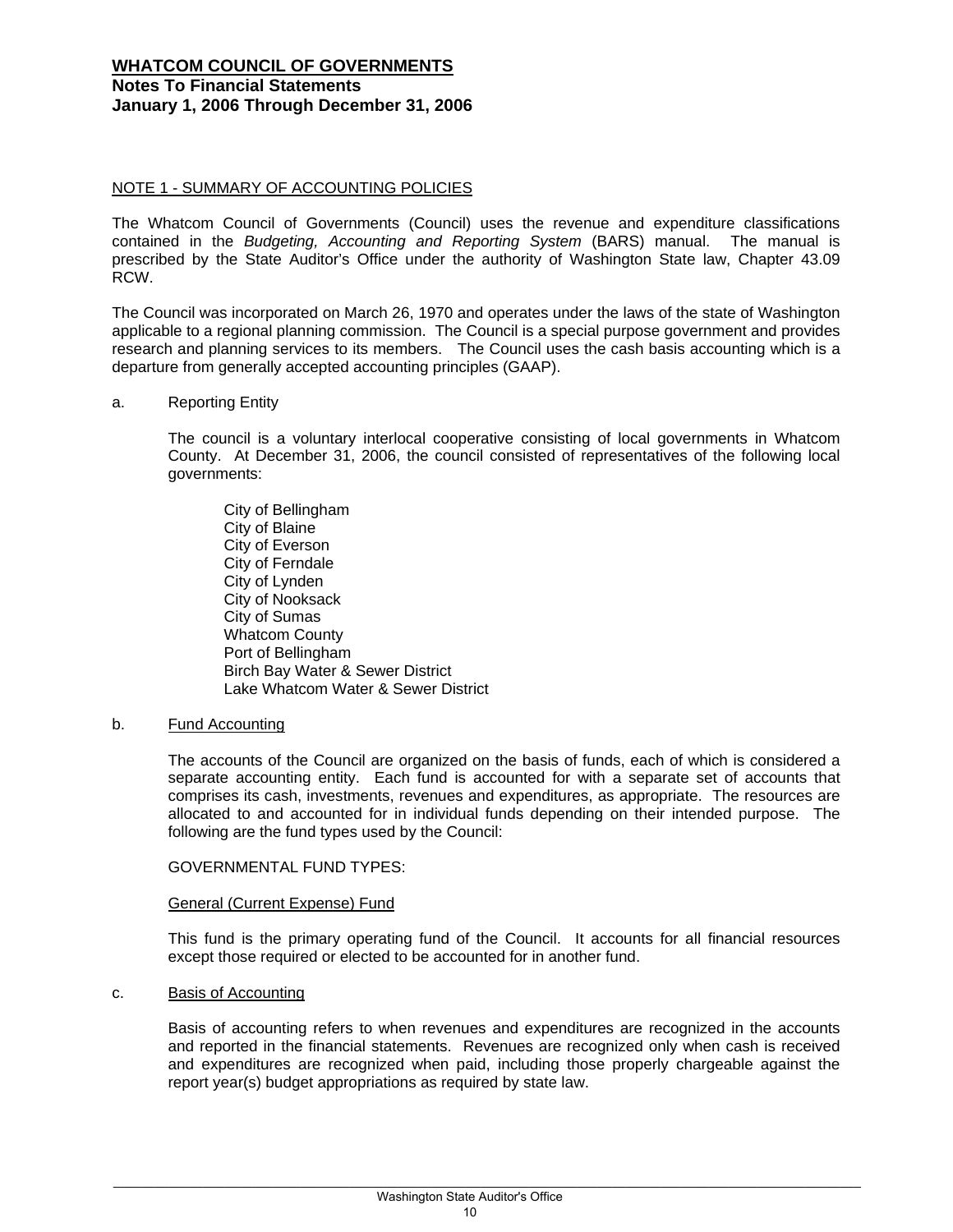Purchases of capital assets are expensed during the year of acquisition. There is no capitalization of capital assets, nor allocation of depreciation expense. Inventory is expensed when purchased.

#### d. Duties of Whatcom County

As required by statute, Whatcom County serves as the council's treasurer, issues council warrants, invests available cash, and prepares cash receipt and disbursement reports of the council's financial activity.

#### e. Budget

An annual appropriated budget is adopted for the Council at the fund level. The budget constitutes the legal authority for expenditures at that level. Annual appropriations lapse at the fiscal period end.

The Executive Director is authorized to transfer budgeted amounts between object classes; however, any revisions that alter the total expenditures, or that affect the number of authorized employee positions must be approved by the Council's legislative body.

### f. Cash

It is the Council's policy to invest all temporary cash surpluses. The amount is included in the net cash and investments shown on the statements of fund resources and uses arising from cash transactions. The interest on these investments is posted to the general (current expense) fund.

#### g. Deposits

The Council deposits are covered by the Federal Deposit Insurance Corporation.

#### h. **Investments**

See Note No. 3 Investments

#### i. Capital Assets

1

Capital assets are long-lived assets of the Council and are recorded as expenditures when purchased.

#### j. Compensated Absences

Vacation pay may be accumulated up to thirty days and is payable upon resignation, retirement, or death. The liability for accumulated unused vacation has not been calculated and is not included in the financial statements.

Sick leave may be accumulated 520 hours. Upon separation or retirement employees do not receive payment for unused sick leave.

#### k. Other Financing Sources Or Uses

The Council had no other financing sources or uses during the audit period.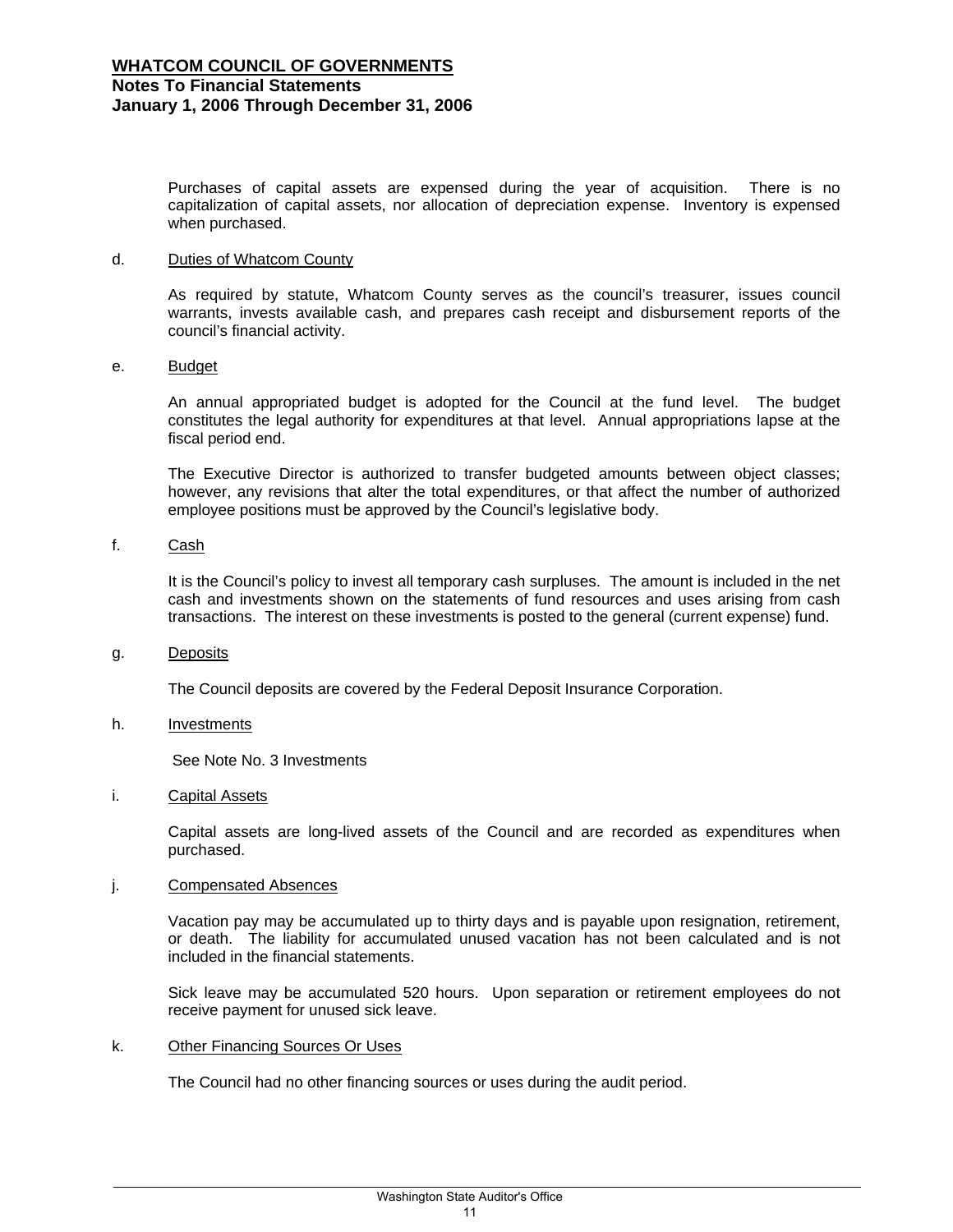#### **WHATCOM COUNCIL OF GOVERNMENTS Notes To Financial Statements January 1, 2006 Through December 31, 2006**

#### l. Risk Management

1

The Whatcom Council of Governments is a member of the Washington Governmental Entity Pool (WGEP). Chapter 48.62 RCW authorizes the governing body of any one or more governmental entity to form together into or join a pool or organization for the joint purchasing of insurance, and/or joint self-insuring, and/or joint hiring or contracting for risk management services. An agreement to form a pooling arrangement was made pursuant to the provisions of Chapter 39.34 RCW, the Interlocal Cooperation Act.

The Pool was formed July 10, 1987, when two (2) counties and two (2) cities in the State of Washington joined together by signing an Interlocal Governmental Agreement to pool their selfinsured losses and jointly purchase insurance and administrative services. The Pool now services health districts, port districts, public utility districts, water districts, sewer districts, irrigation districts, reclamation districts, diking districts, drainage districts, flood control districts, fire protection districts, mosquito control districts, weed districts, conservation districts, library districts, regional mental health support networks, cemetery districts, park & recreation districts, air pollution districts, public development authorities, public facility districts, metropolitan municipal corpo¬rations, and other political subdivisions, governmental subdivisions, municipal corporations, and quasi-municipal corporations.

The Pool allows members to jointly purchase excess insurance coverage, share in the selfinsured retention, establish a plan for total self-insurance, and provide excellent risk management services and other related services. The Pool provides "occurrence" policies for all lines of liability coverage including Public Official's Liability. The Property coverage is written on an "all risk" basis, blanket form using current Statement of Values. The Property coverage includes mobile equipment, electronic data processing equipment, valuable papers, building ordinance coverage, property in transit, extra expense, consequential loss, accounts receivable, fine arts, inventory or appraisal cost, automobile physical damage to insured vehicles. Boiler and machinery coverage is included on a blanket limit of \$100 million for all members. The Pool offers employee dishonesty coverage up to a liability limit of \$500,000.

Members make an annual contribution to fund the Pool. The Pool acquires insurance from unrelated underwriters that are subject to a "per occurrence" \$500,000 deductible on liability loss, \$100,000 deductible on property loss, and \$5,000 deductible on boiler and machinery loss. The member is responsible for the first \$1,000 of the deductible amount of each claim, while the Pool is responsible for the remaining \$499,000 on liability losses, \$99,000 on property loss, \$4,000 on boiler and machinery loss. Insurance carriers cover all losses over the deductibles as shown to the policy maximum limits. Since the Pool is a cooperative program, there is a joint liability among the participating members.

The contract requires members to continue membership for a period of not less than one (1) year and must give notice 60 days before terminating participation. The Intergovernmental Contract is automatically renewed after the initial one (1) full fiscal year commitment. Even after termination, a member is still responsible for contribution to the Pool for any unresolved, unreported and inprocess claims for the period they were a signatory to the Intergovernmental Contract.

The Pool is fully funded by its member participants. Claims are filed by members with the Washington Governmental Entity Pool, and are administered in house.

A Board of Directors consisting of seven (7) board members governs the Pool. Its members elect the Board and the positions are filled on a rotating basis. The Board meets quarterly and is responsible for conducting the business affairs of the Pool.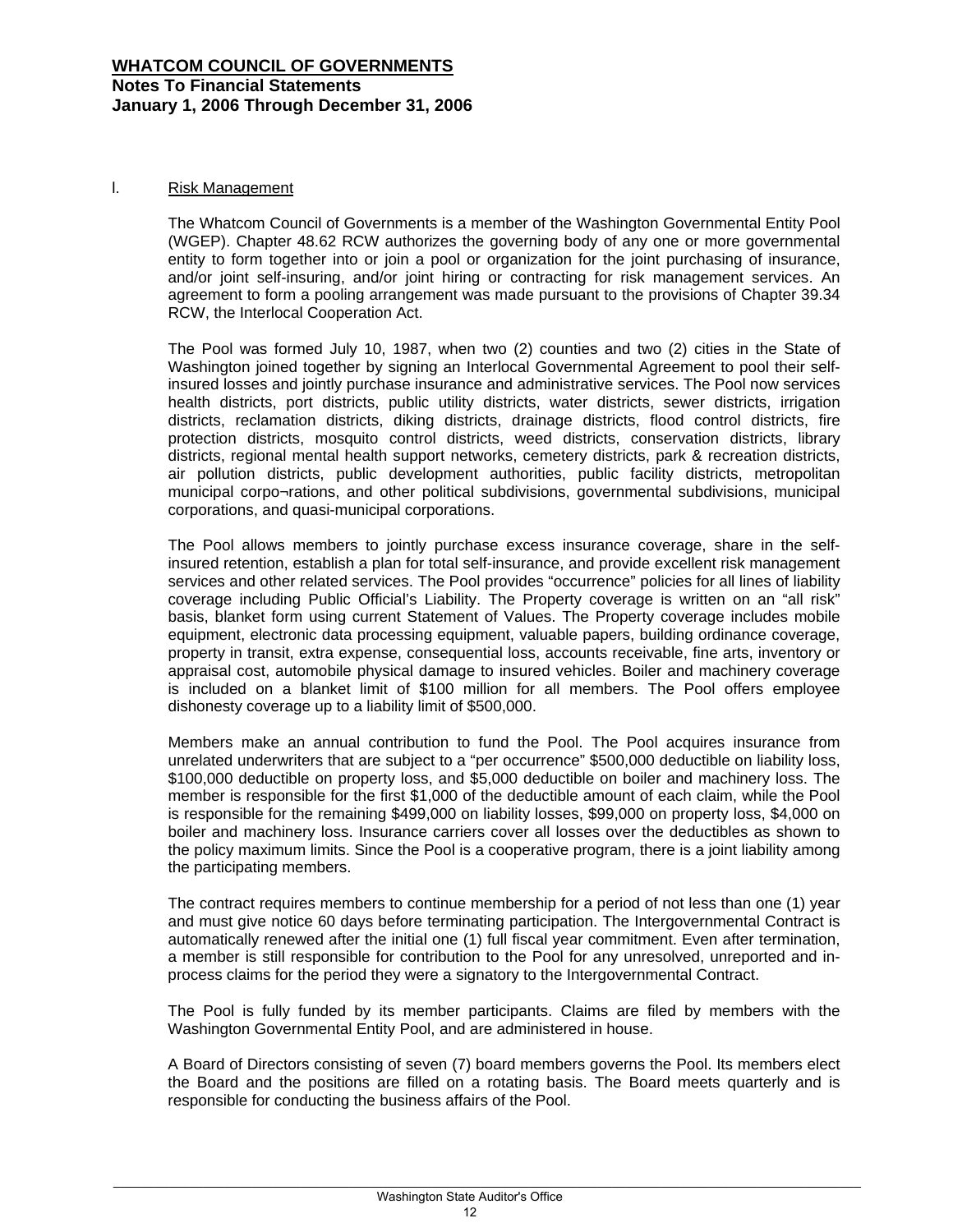#### **WHATCOM COUNCIL OF GOVERNMENTS Notes To Financial Statements January 1, 2006 Through December 31, 2006**

#### NOTE 2 - COMPLIANCE AND ACCOUNTABILITY

There have been no material violations of finance-related legal or contractual provisions.

There have been no expenditures exceeding legal appropriations in any of the funds of the Council.

#### NOTE 3 - INVESTMENTS

The Council's investments are either insured, registered or held by the Council or its agent in the Council's name.

Investments by type at December 31, 2006 are as follows:

Type of Investment **Balance** 

L.G.I.P. \$298,520

#### NOTE 4 - PENSION PLANS

1

Substantially all Council full-time and qualifying part-time employees participate in the Public Employee Retirement System administered by the Washington State Department of Retirement Systems, under cost-sharing multiple-employer public employee defined benefit and defined contribution retirement plans. Actuarial information is on a system-wide basis and is not considered pertinent to the Council's financial statements. Contributions to the systems by both employee and employer are based upon gross wages covered by plan benefits.

Historical trend or other information regarding each plan is presented in the Washington State Department of Retirement Systems annual financial report. A copy of this report may be obtained by writing to:

> Department of Retirement Systems Communications Unit PO Box 48380 Olympia, WA 98504-8380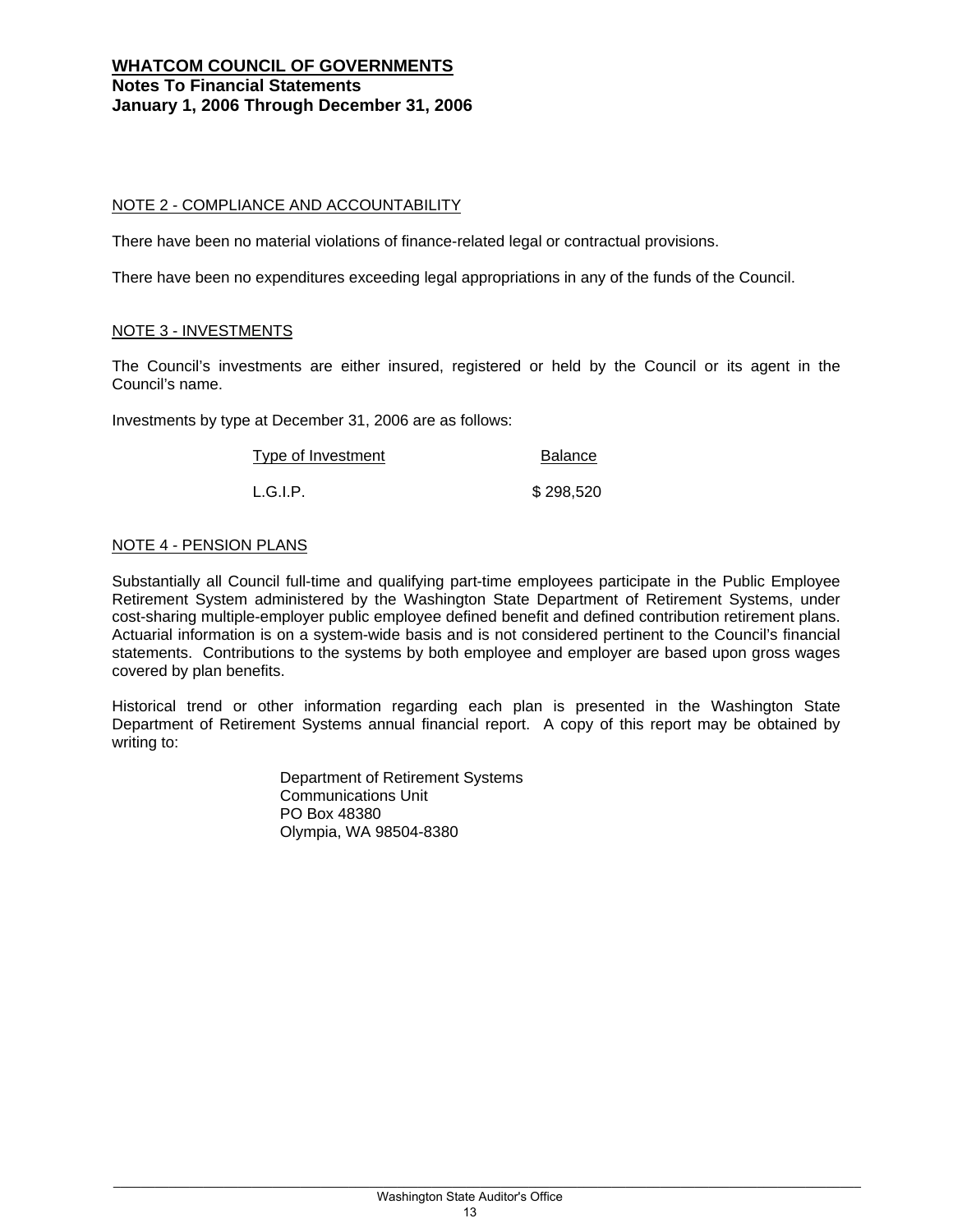MCAG NO. SCHEDULE 16 **1 2 3 4 6 From Pass-Through Awards From Direct Awards Total**  U.S. Dept. of Transportation / Pass-through from WSDOT Highway Planning and Highway Planning and **20.205** GCA-4382 ATIS Data Management 16,068 - 16,068 - 16,068 DEMO-2001(024) Cascade Gateway & Cascade Galeway  $\alpha$  185,512 - 185,512<br>Mobility P-STPE-<br>2037(080) Coast Millennium Trail  $4,420$   $- 4,420$ HPP-2037(091) IMTC 4 - 117,792 117,792 GCA-4530 MPO - FHWA - 176,110 - 176,110 NCPD-CBI NCPD-CBI<br>2037(086) Northern Border Projects 75 75 75 STPE-2037(082) North Sound Kiosks 23,167 - 23,167 STPR-2037(089) Unified Planning Work Program - 65,024 constants have considered to the 65,024 consider the 65,024 consider the 65,024 consider the  $\frac{65,024}{2}$  consider the  $\frac{65,024}{2}$ STPE-<br>2037(092) Whatcom Bike Month  $24,041$  - 24,041 GCA-4992 Whatcom ITS Initiatives 18,639 18,639 **sub-total 20.205 630,847 630,847**  U.S. Dept. of Transportation / Pass-through from WSDOT Formula Grants For Other Than 20.509 GCA-4959 Public Transit/Human<br>Urban Areas 1-Plan Public Transit/Human <br>Services T-Plan 9,787 0 9,787 **sub-total 20.509 - 9,787 9,787**  U.S. Dept. of Transportation:<br>Federal Transit Administration Public Transportation Research 20.514 WA-26-0004 Intermodal Connections & Commuter Study WA-26- 0005 International Passenger-International Passenger-<br>
only Ferry Study<br>
171,726 **sub-total 20.514 - 171,726 - 171,726 - 171,726 - 171,726 - 171,726 - 171,726** U.S. Dept. of Transportation / Pass-through from WSDOT Capital And Training Assistance Program For Over-The-Road Bus Accessibility 20.518 GCA-4959 Public Transit/Human Services T-Plan 1,398 - 1,398 **sub-total 20.518 - 1,398 1,398 171,726 642,032 813,758 Other I.D. Number Expenditures Footnote Ref.** Total Expenditures of Federal Awards **Federal Agency Name / Pass-Through Agency Name Federal Program Name CFDA Number 5 WHATCOM COUNCIL OF GOVERNMENTS SCHEDULE OF EXPENDITURES OF FEDERAL AWARDS For the Year Ended December 31, 2006**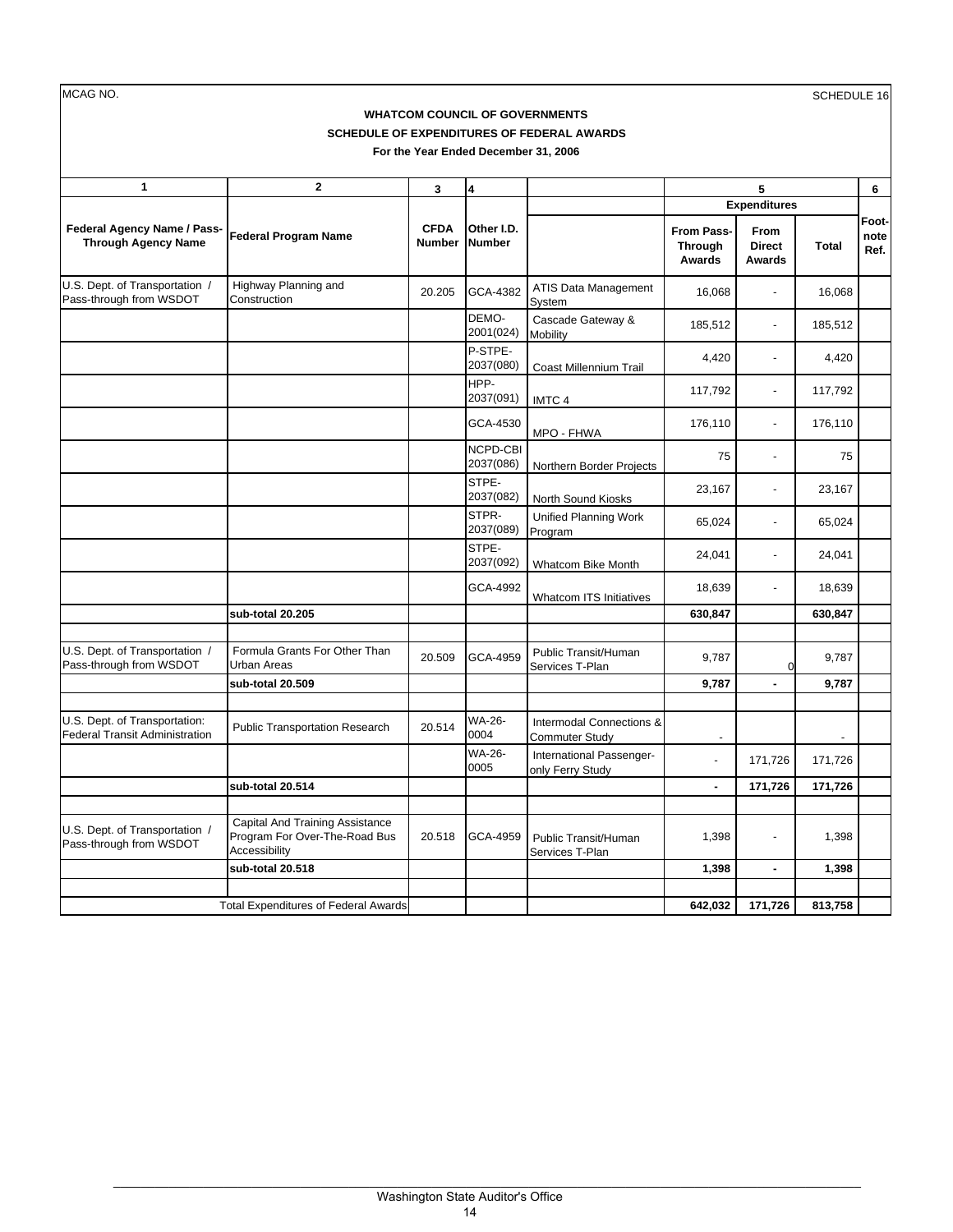### **WHATCOM COUNCIL OF GOVERNMENTS Notes to Schedule of Expenditures of Federal Awards January 1, 2006 through December 31, 2006**

#### NOTE 1 – BASIS OF ACCOUNTING

This schedule is prepared on the same basis of accounting as the Council's financial statements. The council uses the revenue and expenditure classifications contained in the Budgeting, Accounting and Reporting System (BARS) prescribed by the State Auditor.

In governmental and fiduciary funds, revenues are recognized only when received in cash and expenditures are recognized when paid, including those properly chargeable against the report year budget appropriations as required by state law. This is a departure from generally accepted accounting principles which require revenue and expenditure recognition on the modified-accrual basis of accounting (GAAP). Purchases of fixed assets are expensed during the year acquired.

#### NOTE 2 – PROGRAM COSTS

The amounts shown as current year expenditures represent only the federal grant portion of the program costs. Entire program costs, including the council's portion, may be more than shown.